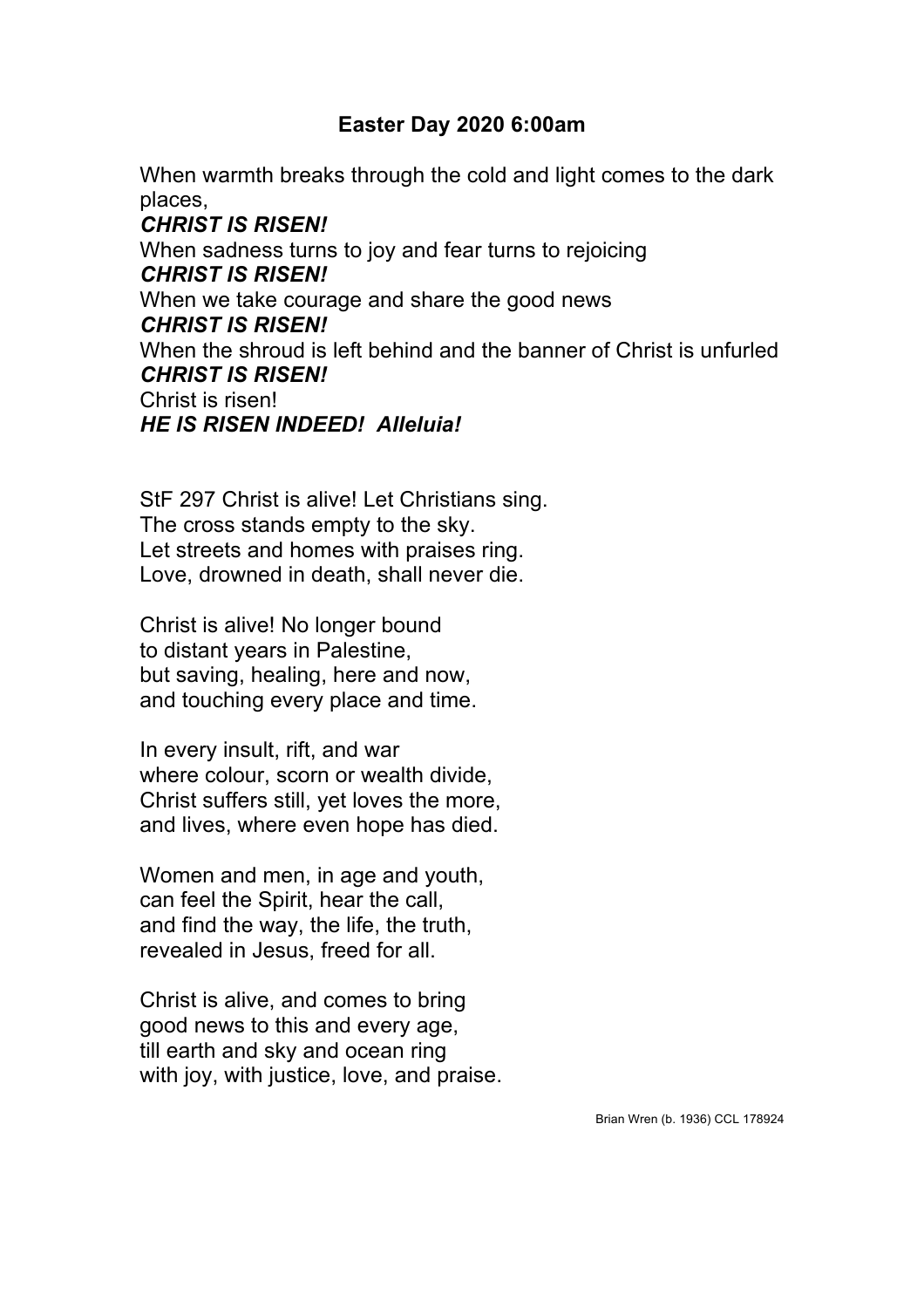Luke 24:1-12 New Revised Standard Version, Anglicised (NRSVA)

**24** But on the first day of the week, at early dawn, they came to the tomb, taking the spices that they had prepared. **2** They found the stone rolled away from the tomb, **3** but when they went in, they did not find the body. **4** While they were perplexed about this, suddenly two men in dazzling clothes stood beside them. **5** The women were terrified and bowed their faces to the ground, but the men said to them, 'Why do you look for the living among the dead? He is not here, but has risen. **6** Remember how he told you, while he was still in Galilee, **7** that the Son of Man must be handed over to sinners, and be crucified, and on the third day rise again.' **8** Then they remembered his words, **9** and returning from the tomb, they told all this to the eleven and to all the rest. **10** Now it was Mary Magdalene, Joanna, Mary the mother of James, and the other women with them who told this to the apostles. **11** But these words seemed to them an idle tale, and they did not believe them. **12** But Peter got up and ran to the tomb; stooping and looking in, he saw the linen cloths by themselves; then he went home, amazed at what had happened.

A thought for Easter Day

Prayers of intercession

We greet you, risen Christ – our hope in times of despair. We pray for those in despair today: worried about future employment; worried about where the next meal is coming from; worried about a relative in isolation. *Turn their despair into resurrection hope.*

We greet you, risen Christ – our peace in times of conflict. We pray for those in conflict today: for those in war zones in Yemen, Syria, and other unknown places that never make the news; for those fleeing war, seeking refuge in Greece and throughout the world; for those feeling unsafe in their own homes. *Turn their conflict into resurrection peace.*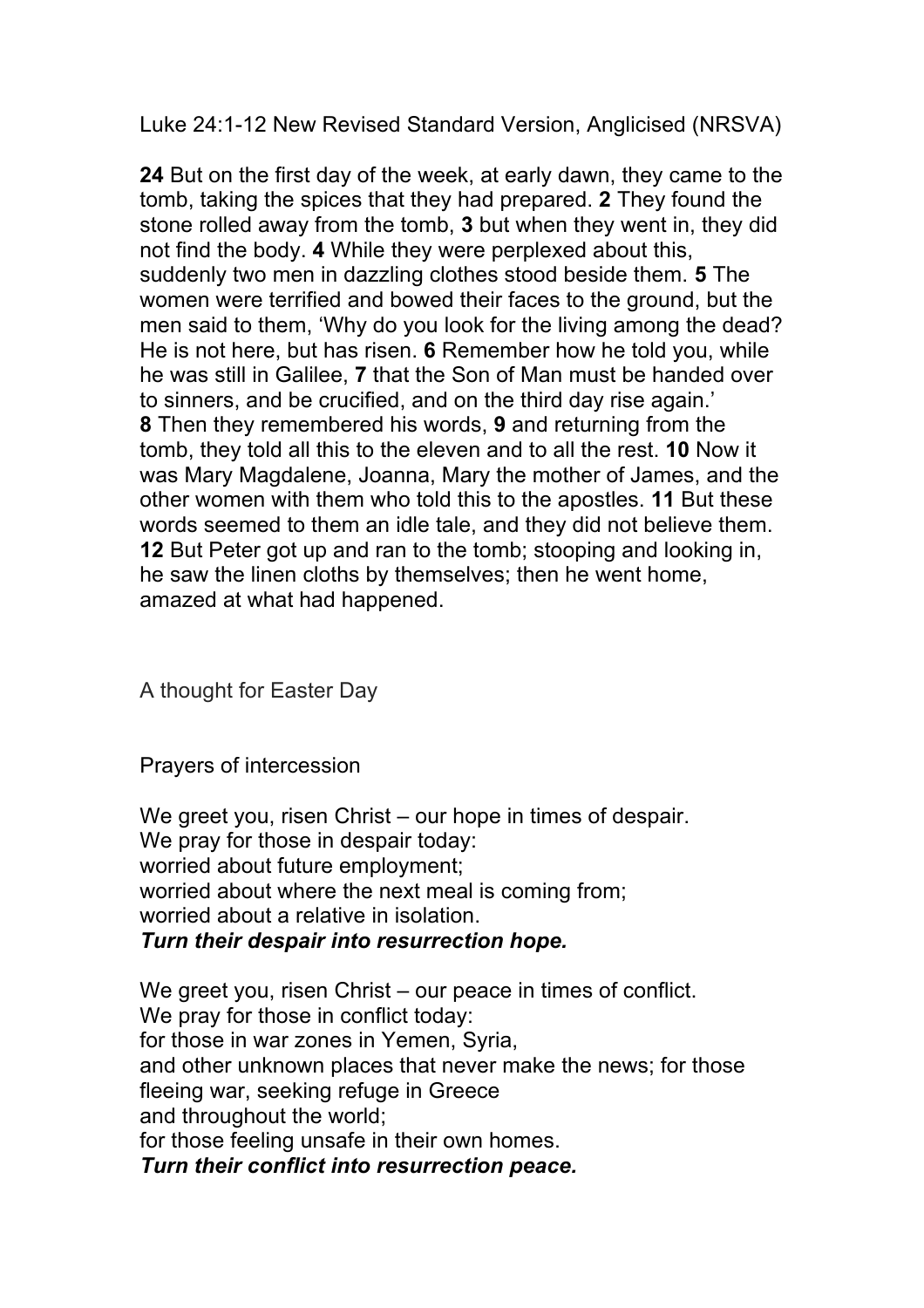We greet you, risen Christ – our healing in times of trouble.

We pray for those in any kind of trouble today:

for those who are physically unwell;

for those struggling with their mental health;

for those facing their own mortality and those who care for them; for those who grieve.

## *Turn their trouble into your resurrection healing.*

We thank you, Lord, that through your sacrifice, you have triumphed over death, opening the way to new life for all. And so we thank you for all those who bring glimmers of new life: for all care workers; for our emergency services; for those willing to work to keep us fed; for those whose creativity is bringing life to vulnerable people and in remote places; for all those who are willing to go the extra mile. *Your resurrection hope is all around us – even now. Thanks be to you, Risen, Lord Jesus Christ. Amen*.

The Lord's Prayer

StF 296 Christ has risen while earth slumbers to tune of Scarlet Ribbons

Christ has risen while earth slumbers, Christ has risen where hope died, as he said and as he promised, as we doubted and denied. Let the moon embrace the blessing; let the sun sustain the cheer; let the world confirm the rumour. Christ is risen, God is here!